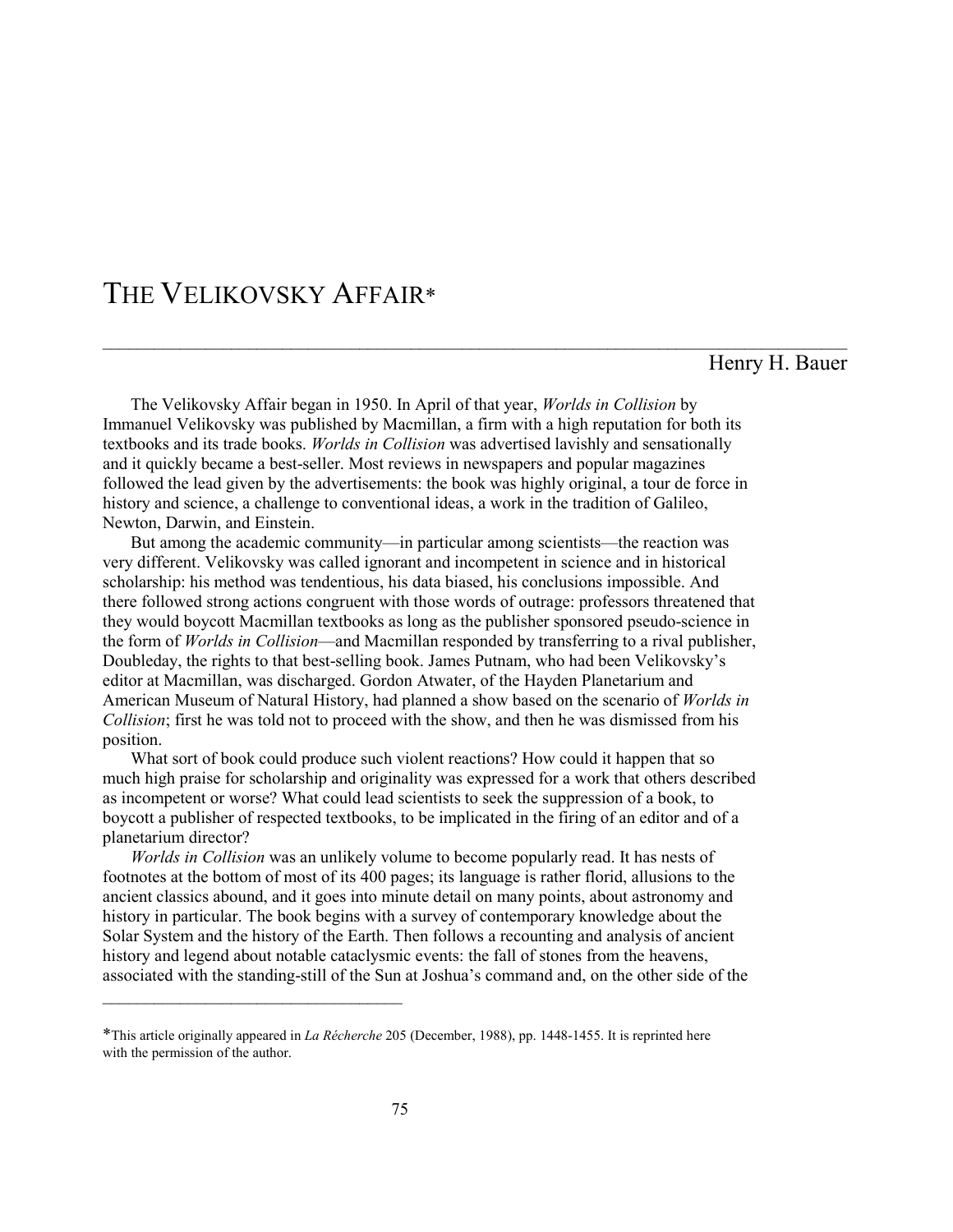Earth, an abnormally long night; the Exodus of the Jews from Egypt and such associated events as the parting of the Red Sea and the fall of manna from the heavens; and so forth.

\_\_\_\_\_\_\_\_\_\_\_\_\_\_\_\_\_\_\_\_\_\_\_\_\_\_\_\_\_\_\_\_\_\_\_\_\_\_\_\_\_\_\_\_\_\_\_\_\_\_\_\_\_\_\_\_\_\_\_\_\_\_\_\_\_\_\_\_\_\_\_\_\_\_\_\_\_

 Stories about the gods—Jupiter, Saturn, Mars and others—are taken as referring to movements of the planets bearing those names. The upshot is this: some thousands of years ago, Jupiter emitted a cometary body which came close to Earth several times around 1500 B.C.—close enough to cause the mentioned disasters of fire, flood, hurricane, mountainous upheavals, tidal waves, and more; the length of the year was permanently altered. Then the comet swung by Mars and displaced it from its orbit (which was at that time inside the orbit of the Earth); several times around 700 B.C. there were close encounters between Mars and Earth, accompanied by more devastation, The guilty comet, meanwhile, had settled into orbit around the Sun: it is now the planet we call Venus.

 Surely, one would imagine, such conjectures could be decisively settled on scientific grounds? Certainly that was my thought when, in the early 1970s, I first became interested in the matter. My fascination with the affair only increased as I read of the controversies that had raged in which the scientific arguments seemed to remain inconclusive. For example, if the orbits of Earth and Moon now are different than they had been before 700 B.C., and different again from those before 1500 B.C., then the records of eclipses of the Sun would show it: the dates of ancient observations of eclipses would not fit calculations based on current planetary movements. Astronomers cited several eclipses and claimed that they disproved Velikovsky's suggestions. But Velikovsky was not subdued: he showed himself to be entirely familiar with the writings about those eclipses, and pointed to uncertainties in the ancient records; most tellingly, he reminded how the dates of those ancient eclipses had been determined—by using the present planetary orbits to calculate exactly when eclipses might have occurred in the past and then assigning the most plausible of those possible dates, One could not now claim that those dates proved the constancy of the planetary arrangements; that would be entirely circular reasoning! In any case, Velikovsky said, he had already shown on other grounds that the conventionally accepted chronology—especially of the Middle East during the two millennia before Christ —was seriously in error; that part of his work would be published in due course. (The first part of it actually appeared as *Ages in Chaos* in 1952. Four additional volumes were foreshadowed, of which only two have actually been published.<sup>1</sup>)

 But if Venus was once absent from the Solar System, pointed out another critic, how to explain Bode's Law, which shows a regular relationship between the sequence of the planets and their distances from the Sun? No problem, responded one of Velikovsky's supporters: if Venus were missing, the remaining planets would still follow the Bode-like relationship  $r = 0.4$ 

 $+ 0.6x2<sup>n</sup>$ , in which 0.3 was simply replaced by 0.6!

 $\_$ 

 A good deal of the controversy dealt not with such specifics, however, but with the question, could something like Velikovsky suggested happen at all?

 Velikovsky's scenario, it was claimed, contradicted Newton's laws of motion, the laws of conservation of momentum and of energy, and other well-founded laws of science: it simply could not happen. Yet these criticisms were not accompanied by proofs of the sort that one sees in the scientific literature, namely a statement of the laws and the boundary conditions, then a series of calculations, and finally the results: rather, Velikovsky's critics merely asserted that the chain of reasoning would be obvious to anyone conversant with physics; to answer Velikovsky's errors in detail would require the writing of the equivalent of several textbooks, and who would care to waste time in such an endeavor? For example, Velikovsky had written

<sup>&</sup>lt;sup>1</sup> Immanuel Velikovsky, Peoples of the Sea (New York, 1977); Ramses II and his Time (New York, 1978).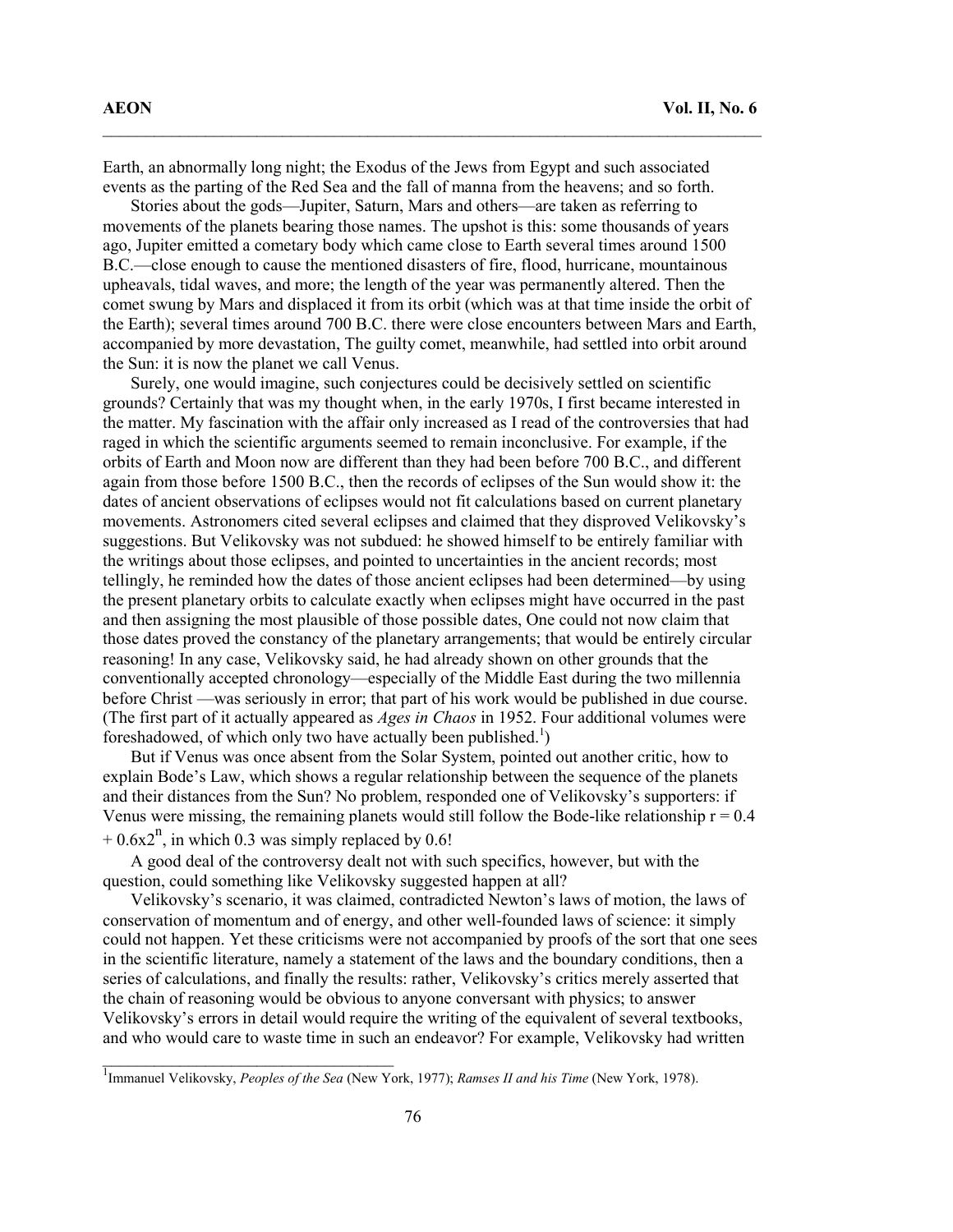that the Sun had indeed stood still for Joshua, either because the Earth had stopped rotating around its axis or because that axis had tilted. Quite impossible, said the critics: enormous energy would be required to stop the Earth rotating; and even if that had actually happened, everything not firmly anchored to the ground would have flown off into space; and what could make the earth then start rotating again? One physicist<sup>2</sup> appealed to the public in this way: to experience the dramatic effects that a deceleration of the Earth's rotation would produce, put a dishpan of water on the seat of a car, and then observe what happens when the brakes are applied: the water slops over everywhere. But a member of the public actually tried that experiment<sup>3</sup>: he could accelerate to 2 mph within a minute, he found, without causing any water to spill, and that would correspond to only a few hours to bring the Earth's rotation to a halt. Observers of this little argument might also have noted that Velikovsky's critics spoke only against the idea that the Earth had stopped rotating. They simply ignored his alternative suggestion that Joshua's miracle might have been due to a tilting of the Earth's axis.

\_\_\_\_\_\_\_\_\_\_\_\_\_\_\_\_\_\_\_\_\_\_\_\_\_\_\_\_\_\_\_\_\_\_\_\_\_\_\_\_\_\_\_\_\_\_\_\_\_\_\_\_\_\_\_\_\_\_\_\_\_\_\_\_\_\_\_\_\_\_\_\_\_\_\_\_\_\_

 Velikovsky's critics pointed to the difficulty of explaining technical matters to the general public: suppose, for example, that someone was worried that a skyscraper might be set swaying by the air currents produced by a passing sparrow; how to convince people that was absurd, if those people knew no mechanics?

 An unrecognized and presumably unintended consequence of this mode of argument by Velikovsky's critics was that observers of the debate were asked not to attempt to judge it on its substantive merits: they were asked to believe Velikovsky's critics not because they had set out an impeccably argued scientific case but solely on the basis of their credentials and their authority. And to this Velikovsky had a cogent reply: every notable advance in human knowledge, he pointed out, had been resisted by the conventional wisdom of the time, by the intellectual authorities and the power they commanded—remember Aristarchus and Bruno and Copernicus and Galileo; remember the resistance encountered by Sigmund Freud; recall that mathematicians had proved powered mechanical flight to be impossible, just a year before the Wright brothers nevertheless flew their first aeroplane.

 So to the impartial observer who was not an astronomer or a physicist, or perhaps an historian or philosopher of science, the dispute must have seemed unresolved. After a while—a year or so—the bitter public controversy died down, but nothing had been settled. Scientists said that the events postulated by Velikovsky had not happened, and indeed could not happen; Velikovsky and his supporters maintained the opposite, with at least equal vehemence; and to an outside observer, there was no obvious way of judging whether either side, let alone which one, had the better case.

When Velikovsky's first book of historical revisionism<sup>4</sup> appeared in 1952, little fuss was aroused. Historians dismissed it, but the reviews were not nearly as numerous as they had been of Worlds in Collision two years earlier, nor were they as intemperate; the public media paid little attention. Again in 1955, Velikovsky's summary of archaeological and geological evidence of catastrophes<sup>5</sup> was published without much fuss. And his suggested identification of the pharaoh Akhnaton with the legendary Oedipus<sup>6</sup> went almost unnoticed. But in 1962, the Velikovsky Affair exploded again. Science, the respected weekly magazine sponsored by the American Association for the Advancement of Science, published a letter from the Princeton

 $\_$ 

 $\frac{2}{3}$  John Q. Stewart, *Harper's*, June 1951, pp. 57-63.

<sup>&</sup>lt;sup>3</sup> PauI C. Craig, *Harper's*, August 195), p. 14.

<sup>&</sup>lt;sup>4</sup> Immanuel Velikovsky, *Ages in Chaos* (New York, 1952).<br>5 IDEM, Earth in Unhaguel Olay: Vork, 1955).

<sup>&</sup>lt;sup>5</sup> IDEM, *Earth in Upheaval* (New York, 1955).

IDEM, Oedipus and Akhnaton (New York, 1960).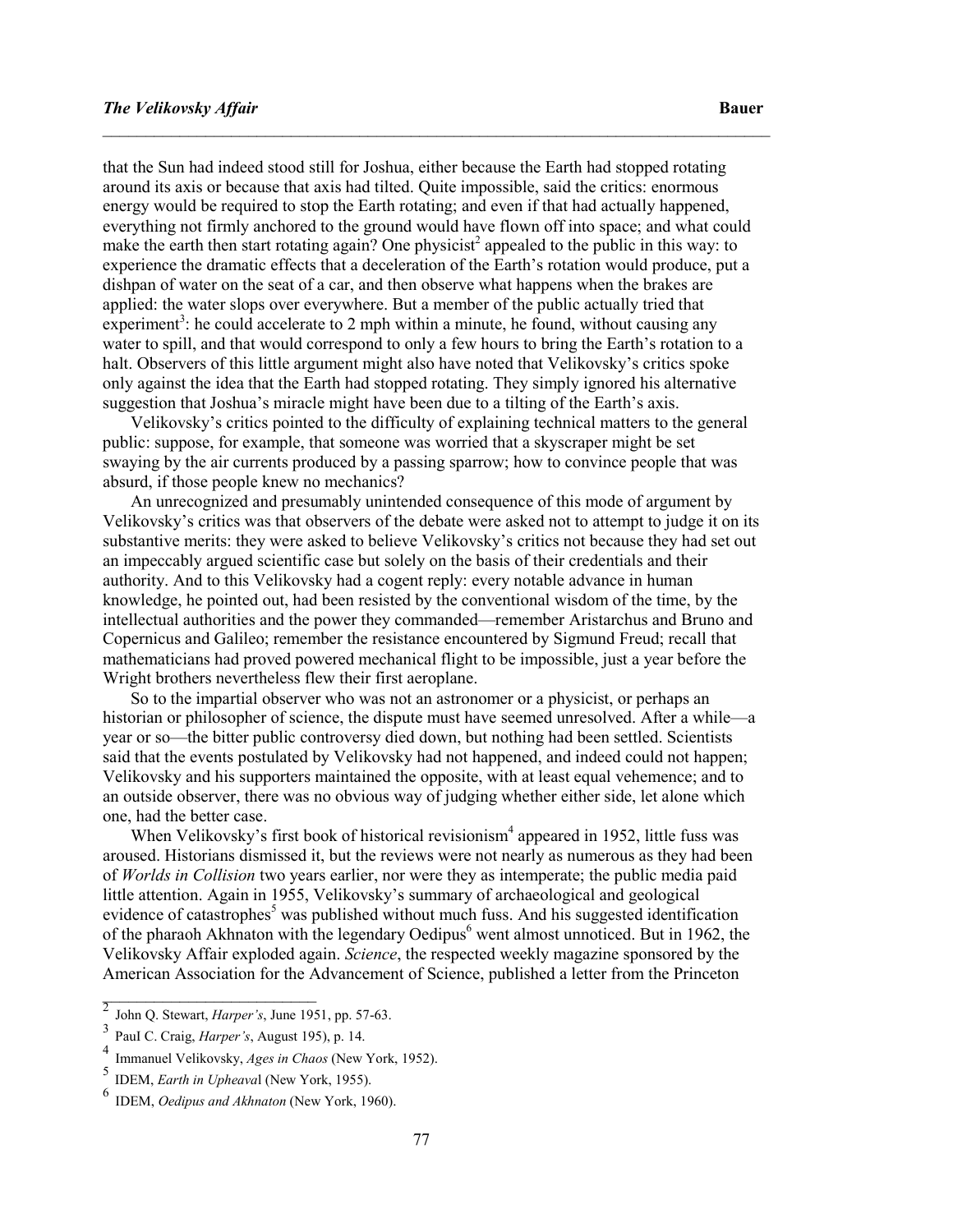physicist Bargmann and the Columbia astronomer Motz: Velikovsky ought to be given credit, they said, for having made some predictions that had now been shown correct —specifically that Venus is very hot, that Jupiter is a source of radio signals, that the Earth is surrounded by a magnetosphere! These were things that had not been expected by astronomers but they had been anticipated by Velikovsky.

\_\_\_\_\_\_\_\_\_\_\_\_\_\_\_\_\_\_\_\_\_\_\_\_\_\_\_\_\_\_\_\_\_\_\_\_\_\_\_\_\_\_\_\_\_\_\_\_\_\_\_\_\_\_\_\_\_\_\_\_\_\_\_\_\_\_\_\_\_\_\_\_\_\_\_\_

 Velikovsky himself, of course, claimed that these vindications showed that he was right in a quite general way, that both his conjecture and his explanations for them had been verified. And Velikovsky's rightness was also assumed by a group of social scientists: in September 1963 the whole issue of *The American Behavioral Scientist* was devoted to the Velikovsky Affair, which—it was alleged—demonstrated that unwarranted resistance to revolutionary new ideas in science was as present in the middle of the 20th century as it had been for Copernicus and Galileo and others. Reforms were sorely needed in the manner in which science was being conducted and controlled.

 In some ways, the public debate of the early 1960s was like that of 1950. Arguments over details always seemed to be inconclusive. Neither Velikovsky nor his critics admitted to being wrong about anything. New, however, in the 1960s was that the concern had to do with much broader issues than Velikovsky's specific views: brought under scrutiny were the nature of science, its interaction with other social institutions, and the roles that ought to be played by scientists, by social scientists, and by others. But the disputes over points of history and philosophy and sociology of science could be quite as confusing to a general audience as had been those over celestial mechanics and ancient records in 1950. For instance Bargmann and Motz, having asked that Velikovsky be given credit for his successful predictions, continued by saying that they themselves did not accept his conjectures or his theories; quite in general, they pointed out, successful predictions do not prove the correctness of the theory on which they are based.

 As it had in the 1950s, the intense public controversy died down after a while. However, groups of Velikovskians had now formed at several campuses, Velikovskian journals were founded, Velikovskian seminars and conferences were held, and through the 1970s Velikovsky was something of a hero of the campus counter-culture. Popular magazines occasionally mentioned him and his books continued to be prominent.

 Following Velikovsky's death in 1979, however, the Affair seems to have reached an end. Velikovsky's estate has published several more of his books  $^7$ , but they aroused no public interest. Yet if anything could, those books ought to have done it: Mankind in Amnesia deals with psychology and fear of nuclear devastation, *Stargazers and Gravediggers* recounts the unethical maneuverings that accompanied the Affair in the 1950s.

 Velikovskian journals remain extant, but the movement seems to have lost its drawing power and there are schisms, a splitting of Velikovskians into more and smaller factions quarreling with one another. The journal KRONOS represents a sort of Velikovskian orthodoxy, unwilling to modify Velikovsky's statements in any substantial way. Some groups within the British Society for Interdisciplinary Studies, by contrast, have proposed major revisions to Velikovsky's revision of ancient chronology.

 Individuals and groups of individuals have been splitting from both these camps; some of them, for example, seeking to show that it was Saturn rather than Jupiter that was most influential in the cosmic catastrophic drama; others are now interested in any catastrophes of any era, not only those postulated by Velikovsky in historical times. Alfred de Grazia, who

 $\_$ 

<sup>7&</sup>lt;br>IDEM, Mankind in Amnesia (New York, 1982); Stargazers and Gravediggers (New York, 1983).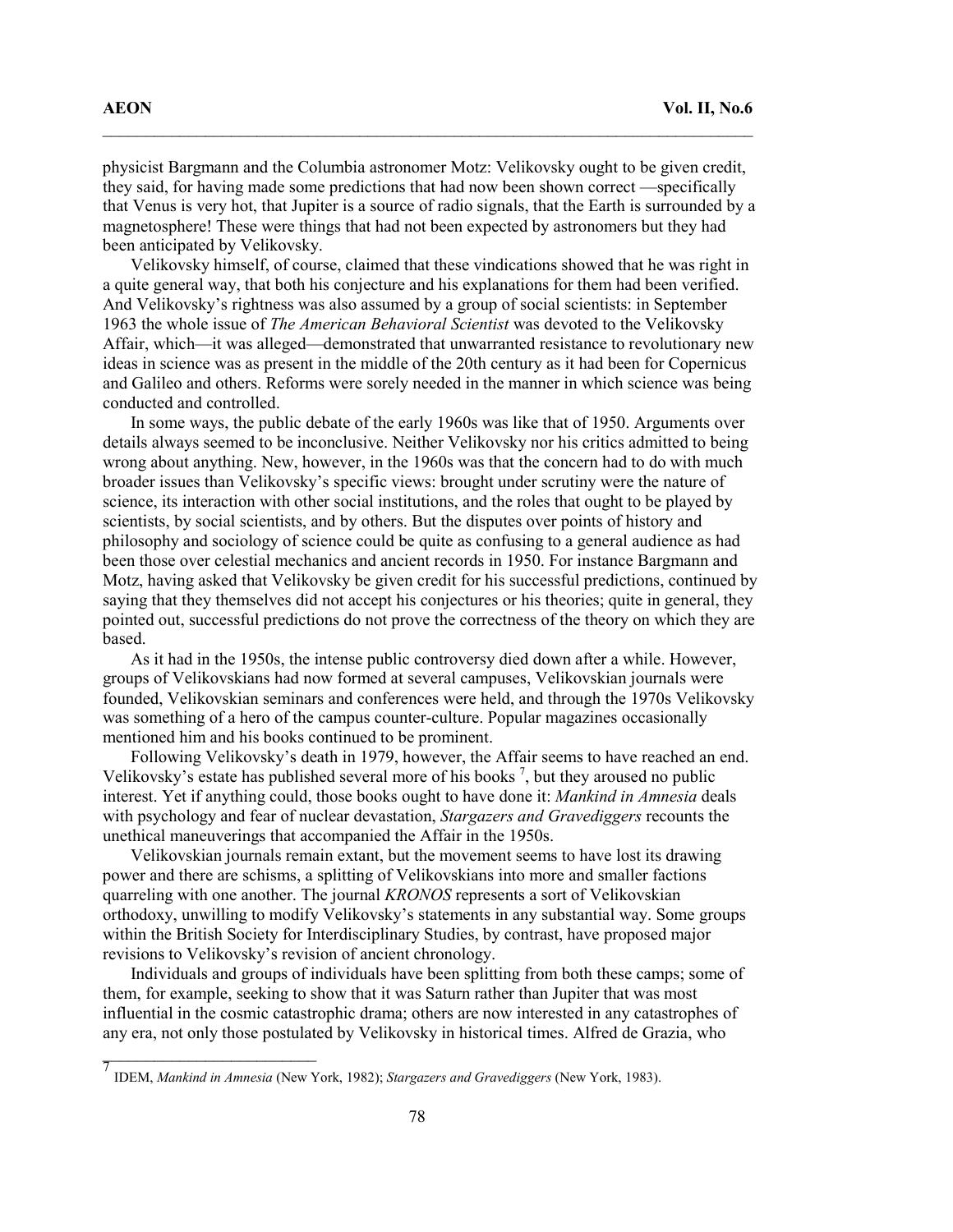probably more than anyone helped to make Velikovskianism respectable  $\delta$  in the 1960s, has now published a whole series of books expounding catastrophist notions that differ in marked detail from Velikovsky's; and de Grazia has also published memoirs <sup>9</sup> in which Velikovsky is cut down to human size (thereby making de Grazia very much persona non grata with his erstwhile companions at KRONOS). There is effectively no coherent Velikovskian movement still in existence, no movement that has the capacity or the taste for sustained public argument against the intellectual and scientific orthodoxy. Thus the occasional items in newspapers provoke little response <sup>10</sup> and my comprehensive critique of Velikovsky's science and of the whole controversy  $\frac{11}{1}$ , published in 1984, has yet to be mentioned—let alone argued with—in a Velikovskian publication. In a sense, therefore, the Velikovsky Affair is finally dead and past.

 $\_$  , and the contribution of the contribution of the contribution of the contribution of the contribution of  $\mathcal{L}_\text{max}$ 

 Substantively, that must be in part because it became increasingly difficult to find room for Velikovsky's conjectures among the mass of accumulating information about the planets, including the Earth. Into the 1970s, the exact composition of the Venusian atmosphere remained unknown and one could not decisively counter Velikovsky's claim that there was much hydrocarbon there and a high temperature resulting from Venus's young age as a planet following energetic encounters with other planets. Nowadays, however, we know what is on Venus: no hydrocarbons, but so much carbon dioxide that the planet's temperature must be high owing to a "greenhouse effect". (Just as the glass of a greenhouse allows in energy from the sun but prevents heat from escaping, so such gases as carbon dioxide and methane in the air permit sunlight to penetrate but prevent heat from the Earth from being radiated back into space.) Again, as Ellenberger has pointed out  $12$ , the catastrophes claimed by Velikovsky would have left a record of debris in the ice deposited during those years in the Arctic and Antarctic regions, yet analysis of ice-cores has failed to reveal any such traces.

 Yet in one sense, the Affair is still with us. It lives on vividly in the memory of many people and in the literature of the history and the sociology of science. By those scientists who had some part in it, or who were aware of it at the time, it is remembered as an uncomfortable episode, a curiously yet-to-be-explained episode in which otherwise sensible people did not listen to sound scientific common-sense but were taken in by the pseudo-scientific notions of an utterly unqualified crank. Historians and philosophers of science remember the Velikovsky Affair somewhat differently, namely as a useful illustration of the difficulty of defining science, let alone of prescribing what science ought to be; a useful case-study in attempts to seek criteria by which to distinguish science from pseudo-science. And many social scientists recall the Velikovsky Affair in an again different way: it serves for them as a cliché for the imperfections of the scientific enterprise, illustrating that the practice of science falls short of its professed ideals—scientists are just as fallible, just as subjective, as are social scientists and others.

 Because of those different recollections (which are actually, of course, different judgments) and for a number of other reasons, the Velikovsky Affair remains instructive. What, for instance, can we learn from the fact that different groups continue to hold different judgments of the Affair? And there is a question of interest to everyone, irrespective of their particular

 $\_$ 

<sup>8&</sup>lt;br>Alfred de Grazia (ed.), American Behavioral Scientist, September 1963; The Velikovsky Affair (New York, 1966).

 $^{9}$  IDEM, Cosmic Heretics: A Personal History of Attempts to Establish and Resist Theories of Quantavolution and Catastrophe in the Natural and Human Sciences (Princeton, 1984). For a review, see Henry H. Bauer, Skeptical Inquirer, 9 (Spring 1985), pp. 284-288.

<sup>&</sup>lt;sup>10</sup> Letters to the New York Times by C. Leroy Ellenberger, 16 May & 29 August 1987; Robert R. Gallo, 16 April 1987; Robert Hearn, 16 May 1987; Clark Whelton, 29 September 1987; letter in Skeptical Inquirer from Ellenberger, 10 (Summer 1986), pp. 380-1.

<sup>11</sup> Henry H. Bauer, Beyond Velikovsky: The History of a Public Controversy (Urbana, 1984).

 $12$  See Footnote 10.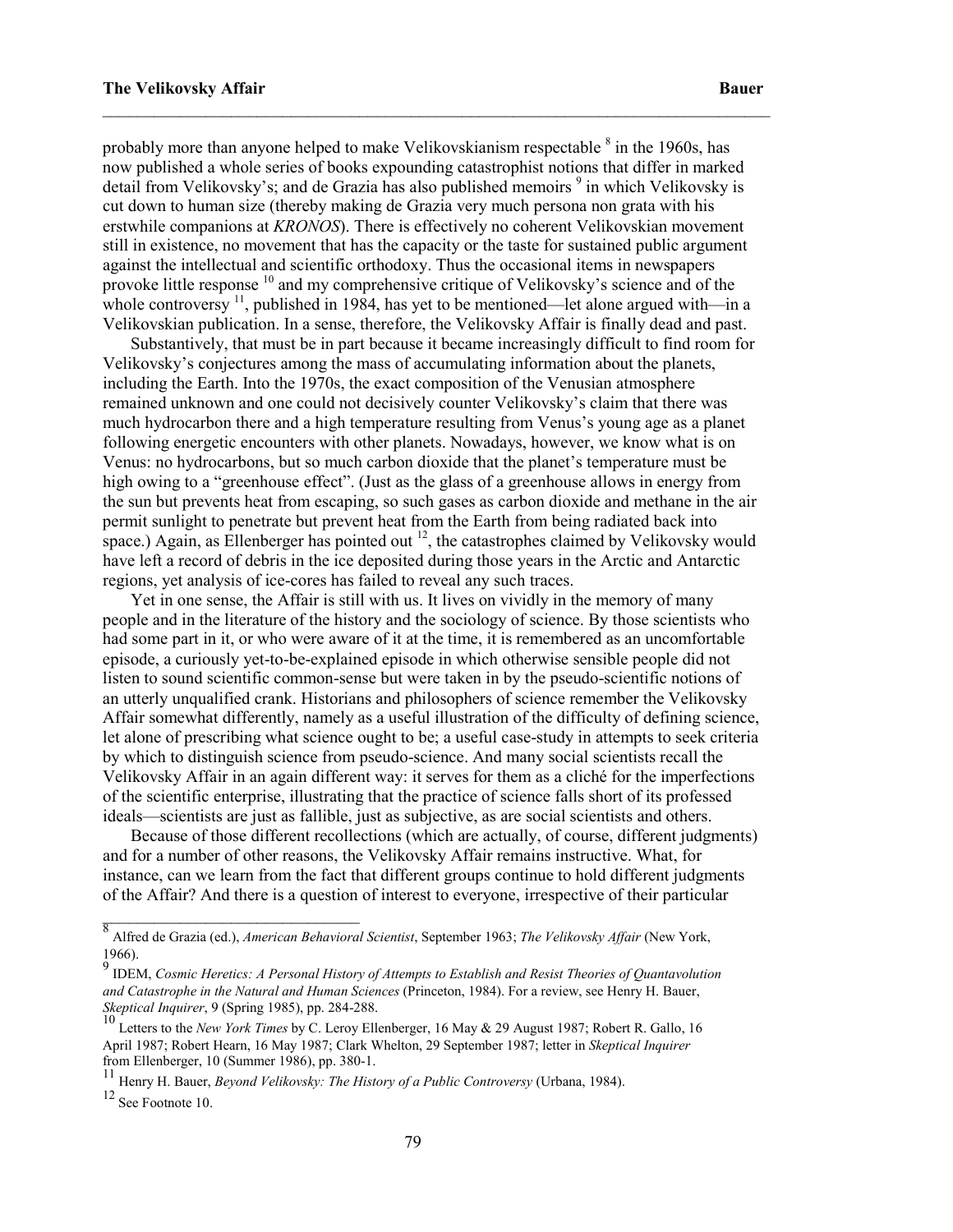judgment: could such a thing happen again?—a question that is of concern to everyone because everyone agrees that there was something undesirable or even pathological about the Velikovsky Affair, even though they have not agreed over what about it was pathological.

\_\_\_\_\_\_\_\_\_\_\_\_\_\_\_\_\_\_\_\_\_\_\_\_\_\_\_\_\_\_\_\_\_\_\_\_\_\_\_\_\_\_\_\_\_\_\_\_\_\_\_\_\_\_\_\_\_\_\_\_\_\_\_\_\_\_\_\_\_\_\_\_\_\_\_\_\_\_

 In my view, the most important things to be learned from the Velikovsky Affair have to do with the role of science in contemporary society. Specifically, the Velikovsky Affair illustrates "the two cultures" of C. P. Snow: too many non-scientists were too gullible toward Velikovsky's scientific statements and pretensions—they did not recognize rather obvious indications of incompetence and crankishness. The Affair is even more significant, however, in illustrating that scientists as well as non-scientists typically harbor seriously mistaken views about the nature of science—even at the same time as there is a consensus throughout society that science is our ultimate arbiter of what is true.

 In retrospect, it seems difficult to believe that any significant group of educated people should have given credence to Velikovsky's assertions having to do with physical science—as did articles in *Collier's, Harper's, Readers' Digest*, and others. His assertion of analogy between the microcosm of the atom and the macrocosm of the Solar System was a rehashing of ideas superceded decades earlier; his statements about matters of spectroscopy, electricity and magnetism, and gravity, for example, were either dead wrong or so vaguely worded as to be entirely non-scientific; his predictions about the temperature of Venus, radio signals from Jupiter, and so forth were allusive and picturesque but impossibly vague from a scientific point of view, entirely untestable. But even apart from points of scientific fact or law, one might have recognized that there was no reason for expecting anything scientific from Velikovsky: he had no training or qualifications in science, he had never worked as teacher or researcher or applier of science, he was entirely outside the scientific community; his work was not submitted to the review of other scientists, not submitted for publication in scientific journals: nothing marked it as anything but uninformed and incompetent speculation.

 To the argument that Bruno, Copernicus, Galileo, and every other revolutionary thinker of the past had been initially resisted, some critics tried to point out that not only great revolutionary thinkers had been opposed—many cranks had been opposed and simply dropped out of memory. But the point failed to be pressed that those great people had been entirely competent members of the intellectual communities within which they put forward their unorthodoxies, they were not —as Velikovsky was—quite without competence in the fields about which they spoke. Furthermore, even those great people had been revolutionary and right only in a single matter: there was no precedent at all for a Velikovsky who wanted to overturn the accepted scholarly consensus in astronomy and in physics and in historical chronology and in biblical exegesis and in geology, etc.

 Many small reasons can be found to explain why intelligent and well-educated people did give Velikovsky credence. Thus Worlds in Collision seemed so scholarly, so well documented—and few people had the inclination to actually check Velikovsky's sources and thereby to discover how misleading his footnotes are.  $^{13}$  Few non-scientists know enough of the elements of chemistry or physics to recognize how inauthentic are Velikovsky's statements about specific points of science. Few people know much of intellectual history, and so they could not recognize that Velikovsky was arguing in a fashion and at a level of a century or two earlier. Few people have ever come across such a grand pseudo-scientist as Velikovsky—a psychiatrist and thereby automatically granted a large measure of wisdom as well as knowledge; charismatic in the style of the classic European professor, unshakeable in his

 $13$  For instance, Bob Forrest, A Guide to Velikovsky's Sources (Santa Barbara, 1987).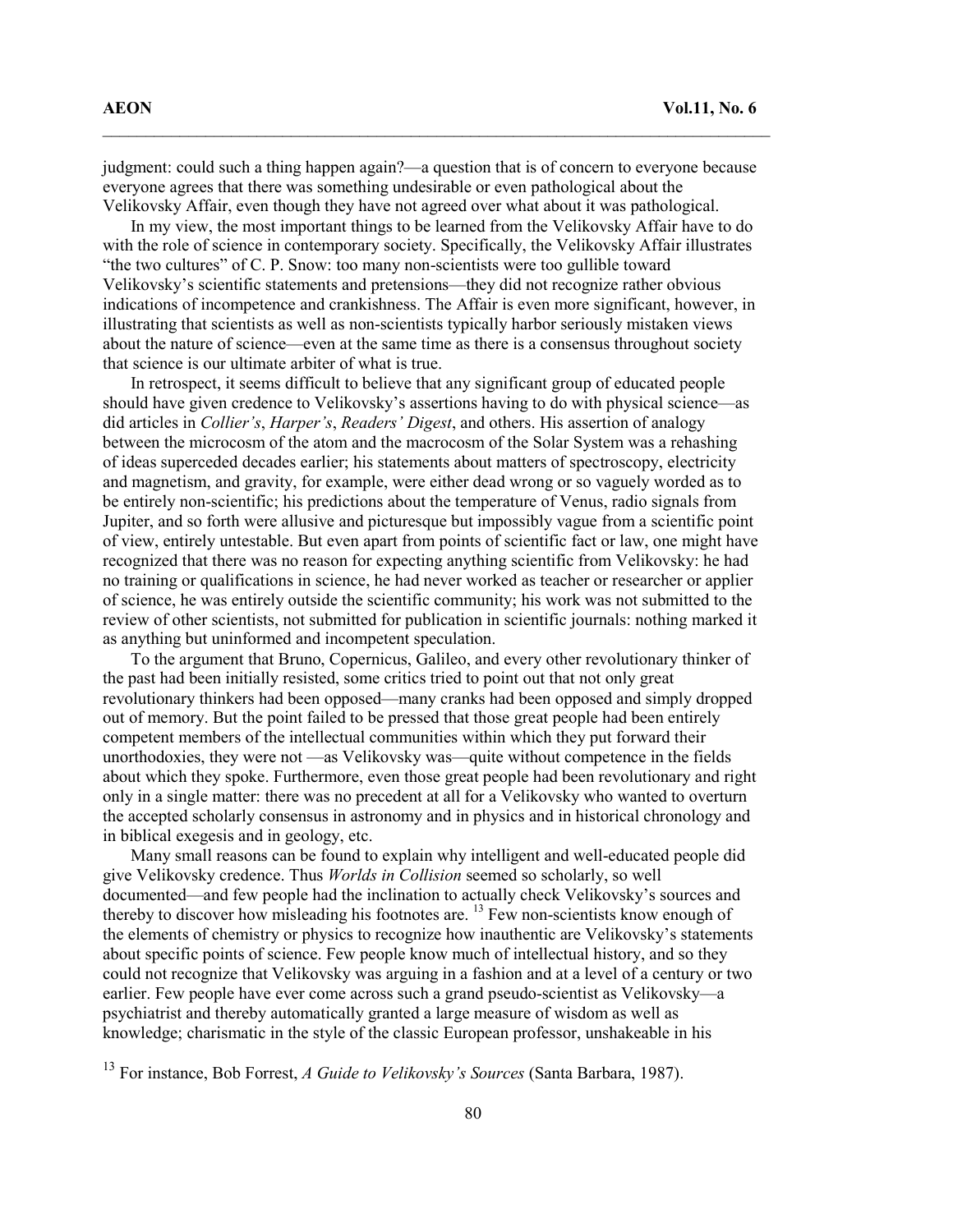convictions and his dignity (Velikovsky's manner can still be assessed by means of film and videotape).<sup>14</sup> Few people know enough of the history of pseudo-science to recognize how unoriginal Velikovsky was, how much he rehashed outdated pseudo-science (as well as outdated science). All these circumstances contributed to the Velikovsky Affair; but the one that I want most to emphasize here is the mistaken view of scientific activity that is held not only by non-scientists but by scientists as well, a view that is pervasive throughout Western culture, namely the belief that science is the ultimate arbiter of all truth. That belief, scientism, is held implicitly and not explicitly, for it is soon recognized as untenable when openly argued. But one has only to scan the newspapers and popular magazines to realize that nowadays we do not ask whether a thing is true or not, we ask whether or not it is scientific...

\_\_\_\_\_\_\_\_\_\_\_\_\_\_\_\_\_\_\_\_\_\_\_\_\_\_\_\_\_\_\_\_\_\_\_\_\_\_\_\_\_\_\_\_\_\_\_\_\_\_\_\_\_\_\_\_\_\_\_\_\_\_\_\_\_\_\_\_\_\_\_\_\_\_\_\_\_\_

 In the Velikovsky Affair, non-scientists were prepared to believe that someone like Velikovsky could produce good science because they imagine that a formula exists—the scientific method—through which anyone who applies it can reach new truths about nature: whereas science in actuality is an inextricably social activity that generates consensually held beliefs about nature, whose probability of being true can be very high but never absolute. Scientists, on the other hand, are so captivated by the breadth and power of scientific knowledge that they cannot in practice contemplate the possibility that a scientific consensus can be mistaken (as it sometimes has been); and so they thought that Velikovsky ought to have been discredited simply because most scientists thought and said he was; and they couldn't recognize that Velikovsky could, despite his incompetence, be right about certain details, and so they overstated their case seriously and failed to gain much public credibility. Velikovsky and his followers displayed scientism also: their statements that seemed like attacks on science were actually attacks on Establishment science; they, like everyone else, believed that science is true and all-powerful, just so long as it is correct, proper science: they were not atheists but anticlericals in relation to science.

 The pervasiveness of scientism in our culture is illustrated in innumerable ways: the pervasive use of the adjective "scientific" in advertisements and other propaganda, for instance. In social planning, scientism can be seen in the prevailing belief that anything we wish to accomplish can be done, if only we spend enough on the science and the technology: we declare war on cancer, implying that science has the power to obliterate it; we transplant organs, implicitly believing that a scientific cure for the immune response must be possible; homosexual groups take it as an indication of social discrimination that science has not yet produced a cure for AIDS, for they cannot conceive that science might actually be impotent in the matter; a defense against intercontinental ballistic missiles is thought to be only a matter of money and technology; and so on and on. Science is for us all-powerful, and it is to science that we turn when we want to know whether something is true.

 Could something like the Velikovsky Affair happen again? I think it could, for all the necessary ingredients arc present. Among the most general ingredients are those I have just mentioned, our attitudes toward science, which stem from the way in which science developed over the last few centuries. I started this article with the statement that the Velikovsky Affair began in 1950; but in a deep sense it began a century or more before that, when religion lost its place as society's arbiter of truth and science was thought or expected to substitute for religion and in another deep sense, the Velikovsky Affair began when science became so vast and technical and specialized that the intellectual domain split into "the two cultures". Scientism and

<sup>&</sup>lt;sup>14</sup> For example: *The Bonds of the Past*, 60 minutes, produced by the Canadian Broadcasting Corporation; available from Devlin Productions Inc., 150 West 55th Street, New York NY 10019.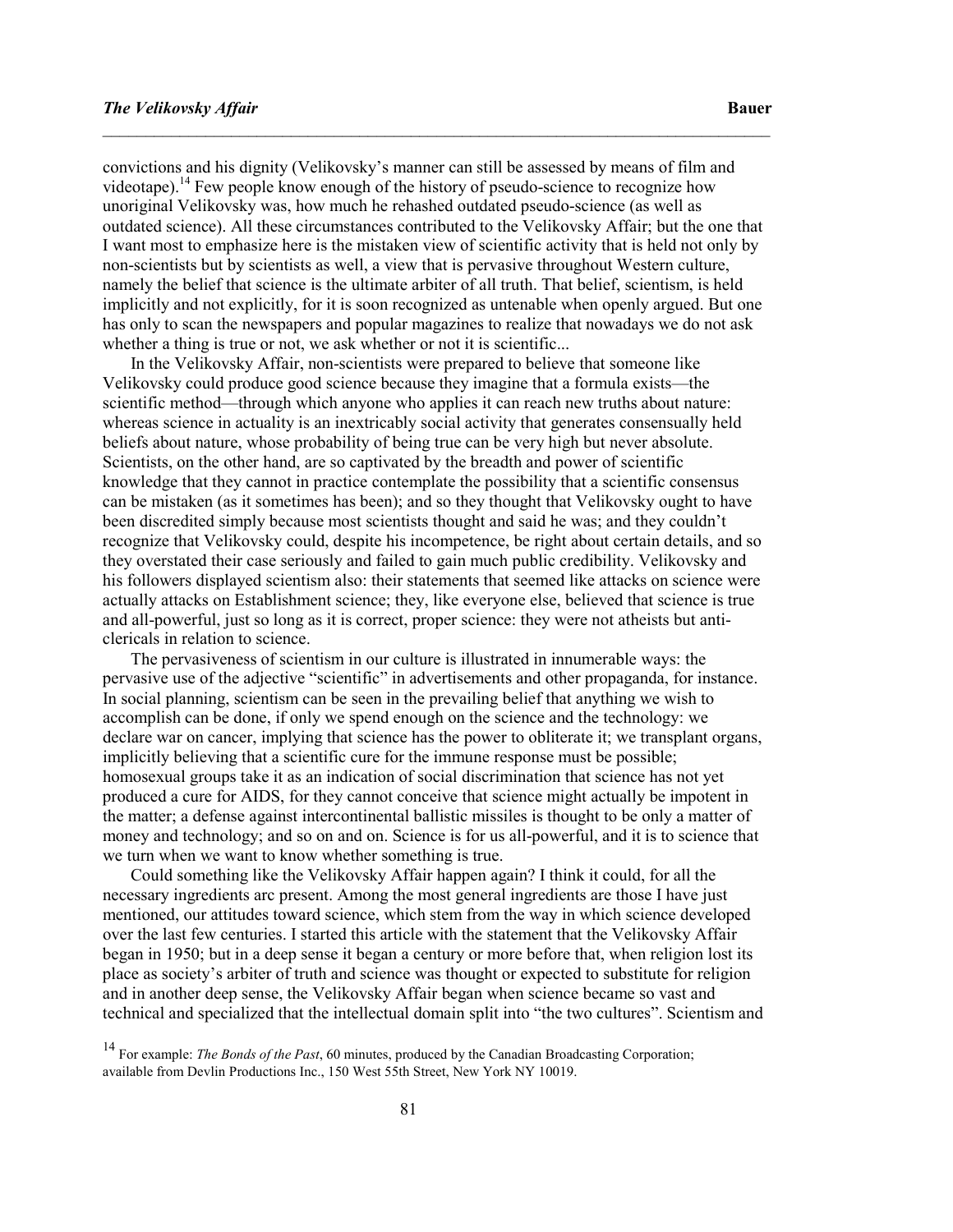cultural gaps in the intellectual domain are no less prominent now than they were 40 years ago; the essential preconditions for a Velikovsky Affair continue to exist.

\_\_\_\_\_\_\_\_\_\_\_\_\_\_\_\_\_\_\_\_\_\_\_\_\_\_\_\_\_\_\_\_\_\_\_\_\_\_\_\_\_\_\_\_\_\_\_\_\_\_\_\_\_\_\_\_\_\_\_\_\_\_\_\_\_\_\_\_\_\_\_\_\_\_\_\_\_

 But more specific ingredients are needed too for such a controversy, among them an individual with the force of character of a Velikovsky, someone who in other circumstances might have made genuine contributions, a powerful mind that somewhere goes too far into idiosyncratic isolation from the rest of the intellectual community. How large a following such a one may gather, how large a public controversy might be generated, depends in part on how social institutions react. If one regards Velikovsky simply as a charismatic albeit intellectually misguided individual who gathers an appreciable following among intelligent people, then there are countless analogies: the case of Wilhelm Reich has many similarities indeed with that of Velikovsky; then there is the Reverend Sun Myung Moon of the Unification Church, and many other evangelicals; some might say the Structuralists and other modern-day obscurantists who were gurus to the student activists of twenty years ago; some might say Sigmund Freud or Carl Jung. The analogy one chooses depends on how wrong or right one believes Velikovsky to have been, and how wrong or right one believes those others to be whose teachings have grains of truth amid chaff that becomes—to some people at least—obviously chaff only at some later time. But irrespective of the particular analogy one might happen to favor, there can be no doubt that another Velikovsky could surface at any time.

 Could an experienced and respectable publisher like Macmillan again publish so deceptive a work as *Worlds in Collision*? That is happening all the time. <sup>15</sup> Since human knowledge including human scientific knowledge—remains incomplete, there are many areas in which plausibility cannot be infallibly judged, and some things that capture the public imagination and a large public following are bound to turn out later to have been fallacies. Publishers can only take the advice of fallible human beings as to what is substantively worth publishing and there will always be unorthodoxies that one ought not to dismiss as mistaken; in our own time, for example, the idea that red shifts of some quasars arc not due entirely to their motion <sup>16</sup> or the view that "continental drift" does not occur, rather the earth is expanding <sup>17</sup>.

 Could scientists again be so inept in public debate? Could they again insist that science proves them right when in point of fact it only lends them a high probability of being right? That happens all the time too; thus some scientists have gone far beyond anything that is scientifically demonstrable <sup>18</sup> in forecasting a "nuclear winter", or in alleging danger from carcinogens $^{19}$  in the environment.

Could social scientists again be so wrong  $20$  in choosing an instance with which to castigate science for being resistant to revolutionary ideas? Of course, why not? Could the media and the public again become so involved in such a mistaken way? Again, why not? What is different now than in 1950?

\_\_\_\_\_\_\_\_\_\_\_\_\_\_\_\_\_\_\_\_\_\_\_\_\_\_\_\_\_\_\_\_\_\_\_

<sup>&</sup>lt;sup>15</sup> From Harper & Row (New York, Evanston, San Francisco, London), The Secret Life of Plants, by Peter Tompkins and Christopher Bird, 1973; Lippincott (Philadelphia), In His Image: The Cloning of Man, by David M. Rorvik, 1978; Macmillan (New York), Beyond the Quantum, by Michael Talbot, 1937; Prentice Hall, Clear Intent, by L. Fawcett and B. J. Greenwood; Random House (New York), Intruders, by Budd Hopkins, 1987; St. Martin's Press (New York), Mind Wars, by R. M. McRae, 1984; State University of New York Press (Albany), Beyond the Brain, by Stanislav Grof, 1985.

<sup>&</sup>lt;sup>16</sup> Halton Arp, *Quasars, Redshifts, and Controversies* (Berkeley, 1987).

<sup>&</sup>lt;sup>17</sup> Warren Carey, *The Expanding Earth* (New York, 1916); R. A. Lyttleton, *The Earth and its Mountains* (New York, 1982).

<sup>18&</sup>lt;br><sup>18</sup> Russell Seitz, *Wall Street Journal*, 5 November 1986; Brad Sparks, *National Review*, 15 November 1985, 28-38.

 $\frac{19}{19}$  Edith Efron, *The Apocalyptics* (New York, 1984).

<sup>20</sup> Henry H. Bauer, 4S Review 2:4 (Winter 1984), pp. 2-8.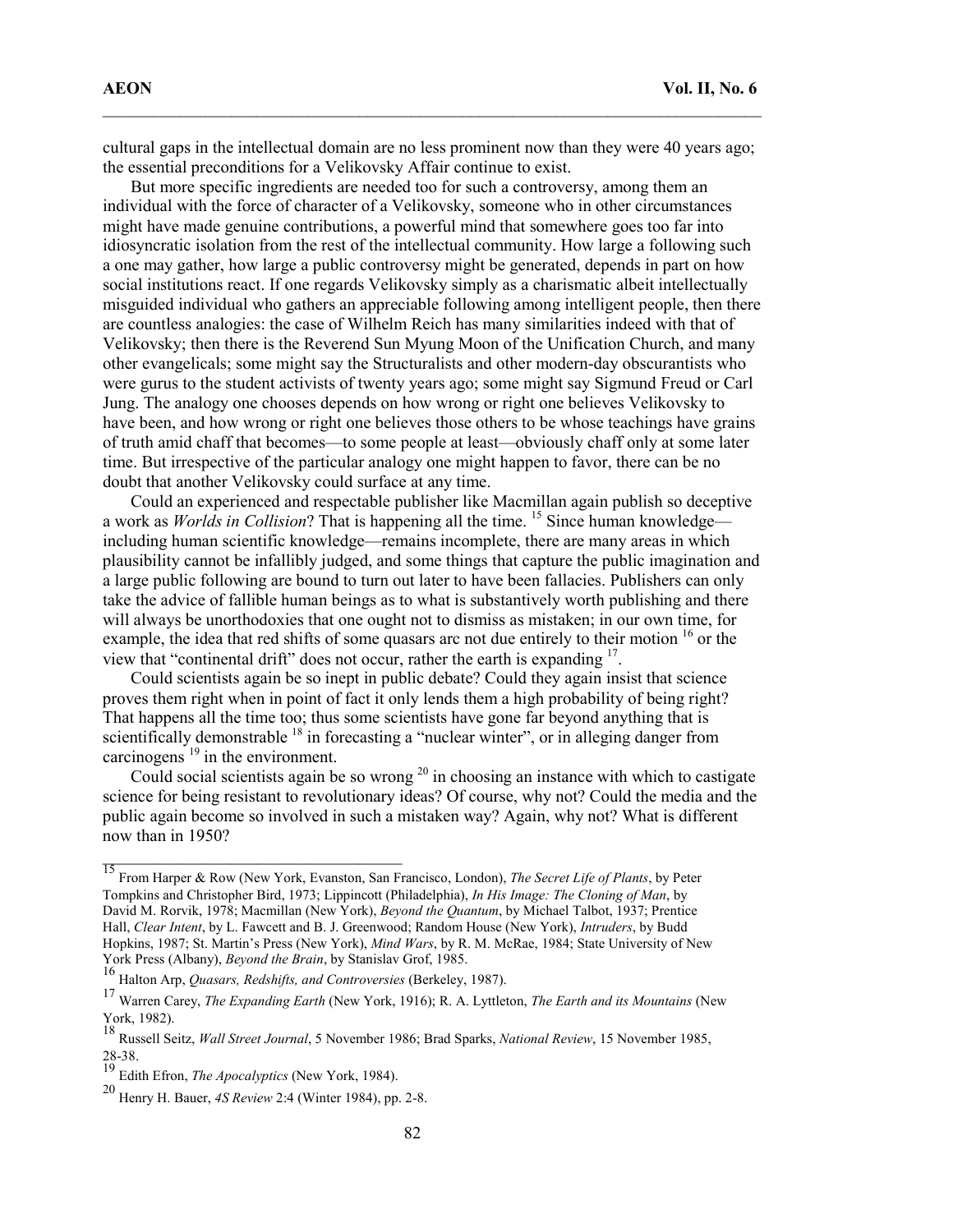#### The Velikovsky Affair and the Second Control of the Second Control of the Bauer Bauer

 Not only could something like the Velikovsky Affair happen again: it is in fact happening again all the time, albeit in the form of a chronic and epidemic infection rather than as a discrete episode of acute sickness. There are continuing controversies in contemporary society that have the same roots as the Velikovsky Affair and that show some of the same pathology. One type of controversy has to do with claimed anomalies in science: UFOs, extrasensory perception and psychokinesis, Loch Ness monsters and yetis, and the like. Another type of controversy has to do with such things as fluoridation, or the safety of nuclear-power plants, or with worries about the ozone layer or the presence of carcinogens in food and in the environment, with acid rain and so on and on.

\_\_\_\_\_\_\_\_\_\_\_\_\_\_\_\_\_\_\_\_\_\_\_\_\_\_\_\_\_\_\_\_\_\_\_\_\_\_\_\_\_\_\_\_\_\_\_\_\_\_\_\_\_\_\_\_\_\_\_\_\_\_\_\_\_\_\_\_\_\_\_\_\_\_\_\_\_\_

In what way are those like the Velikovsky affair?

 1. We look to science to deliver definite answers to the raised questions. But the mere fact of controversy, with at least some technically qualified people on each side of the argument, ought to tell us that no definite objective answer may exist at this time. The best we could then aim for is to find reasonable grounds on which to base a personal judgment of probability. (Sometimes, of course, there does exist an objectively conclusive answer that some people refuse to accept.)

 2. Scientists on both sides of the issue both claim to have the objective support of objective science. One side claiming that the other is too much influenced by adherence to currently accepted theory, the other side charging its opponents with being too gullible about the validity of certain claimed "facts" of nature. No one helps the public to recognize that there are no authoritative experts here because human knowledge remains incomplete. No one reminds the public that when experts disagree, then those experts are influenced not by their objective expertise but—like the rest of us on that issue—by their personal interests and ideologies, by their beliefs and their wishes and not by their thoughts.

 3. Thus red herrings abound, as in all arguments. And the media take one side or the other, and emphasize the conflict and the personalities, but do not offer us cool analysis. Those who try to offer that are attacked from all sides and find it difficult to gain much public visibility.

 4. Nevertheless, one who wishes to let reason be a guide can do so even in such matters. It can admittedly take time, but an analysis of the statements by the opposing sides can reveal where they go beyond their documentation, beyond the facts; where they are being evasive; and something can turn up that helps greatly to make up one's mind. For me, the Velikovsky Affair turned up two such items. First, I obtained a copy of a pamphlet Velikovsky had published privately in 1946: Cosmos Without Gravitation. It had been mentioned only briefly in a few reviews of Worlds in Collision, but it was not difficult to obtain since copies are held in a number of public libraries. And that pamphlet, without the slightest question, is the work of a scientific ignoramus: it claims that such perfectly well-understood things as the composition of the Earth's atmosphere demonstrate the inadequacy of the law of gravity… Second, I followed up some brief references in Worlds in Collision and read Ragnarok, published by Ignatius Donnelly in 1883; and I was thunderstruck to realize that much of Velikovsky's book is a rehash of that work. Velikovsky's references to it do not begin to do justice to the similarity, and so I recognized how unfounded had been the praise for Velikovsky's originality that had come from so many reviewers of his book and from supporters of his ideas.

 One does not have to be an expert in order to recognize when experts are being evasive or untrustworthy—which is fortunate since we are bombarded so incessantly by untrustworthy "expert" opinion over nuclear winters, carcinogens and so forth, and also over the impossibility of Loch Ness monsters and UFOs and so on. For examples of applying critical analysis to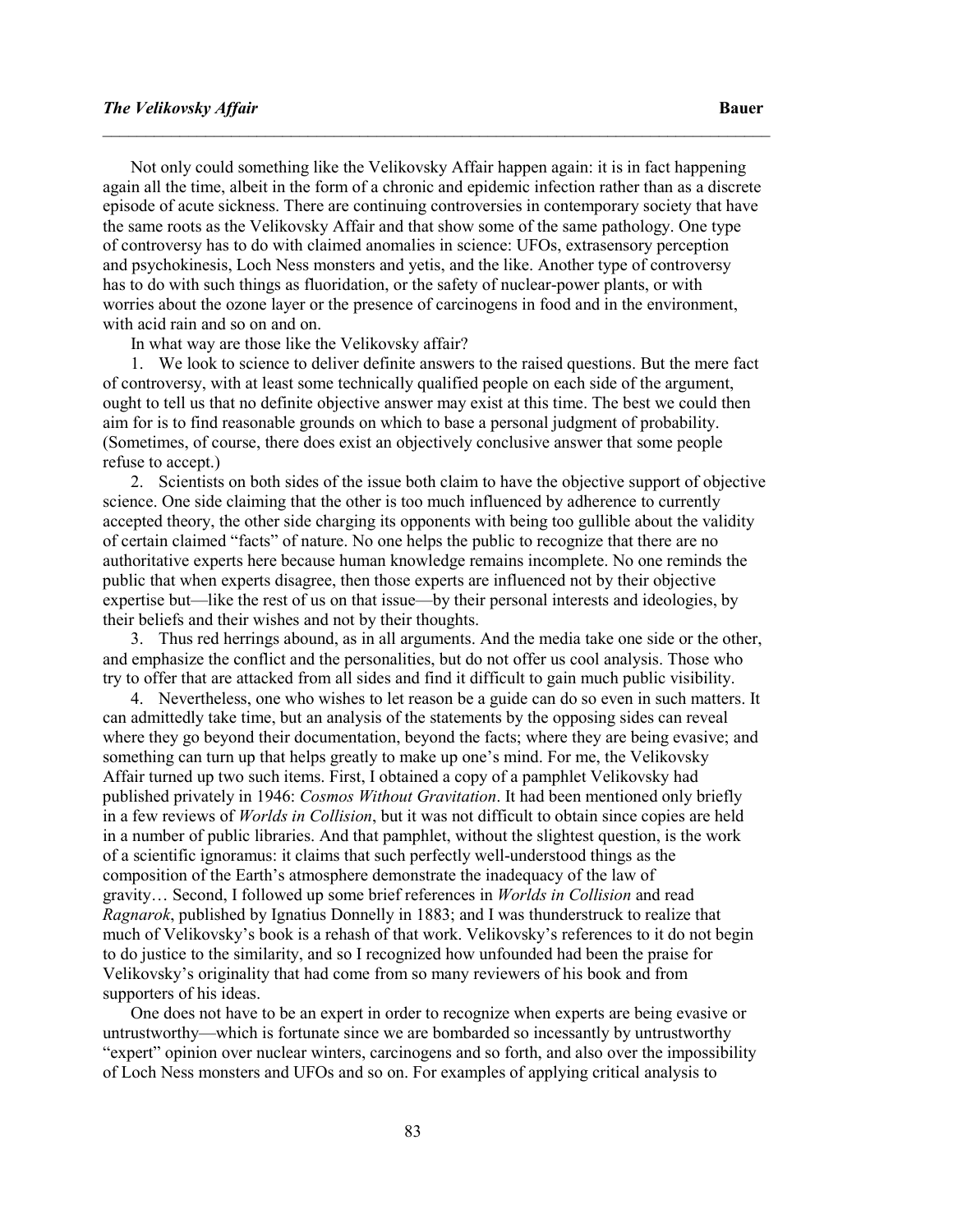arguments about such matters, I recommend Edith Efron's book about carcinogens  $^{21}$  and my own study of the Loch Ness affair  $^{22}$  as well as of the Velikovsky controversy  $^{23}$ .

\_\_\_\_\_\_\_\_\_\_\_\_\_\_\_\_\_\_\_\_\_\_\_\_\_\_\_\_\_\_\_\_\_\_\_\_\_\_\_\_\_\_\_\_\_\_\_\_\_\_\_\_\_\_\_\_\_\_\_\_\_\_\_\_\_\_\_\_\_\_\_\_\_\_\_\_\_

Acknowledgement:

 $\frac{1}{2}$  ,  $\frac{1}{2}$  ,  $\frac{1}{2}$  ,  $\frac{1}{2}$  ,  $\frac{1}{2}$  ,  $\frac{1}{2}$  ,  $\frac{1}{2}$  ,  $\frac{1}{2}$  ,  $\frac{1}{2}$  ,  $\frac{1}{2}$  ,  $\frac{1}{2}$  ,  $\frac{1}{2}$  ,  $\frac{1}{2}$  ,  $\frac{1}{2}$  ,  $\frac{1}{2}$  ,  $\frac{1}{2}$  ,  $\frac{1}{2}$  ,  $\frac{1}{2}$  ,  $\frac{1$ 

 The author is most grateful to C. Leroy Ellenberger for sharing his detailed knowledge and informed insight into the Velikovsky Affair.

 $^{21}$  See Footnote 19.

<sup>&</sup>lt;sup>22</sup> Henry H. Bauer, *The Enigma of Loch Ness* (Urbana, 1986).

 $23$  See Footnote 11.